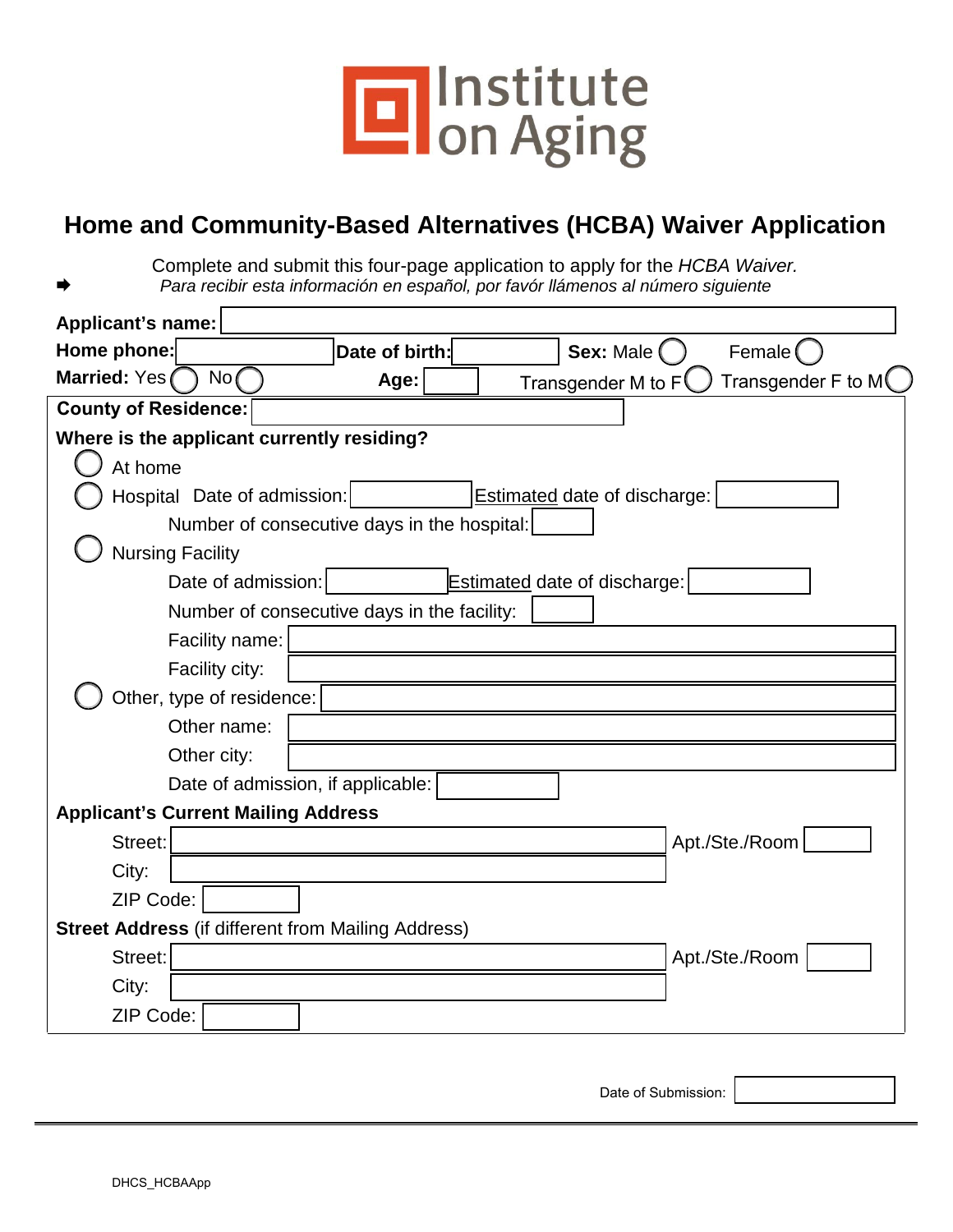| Date of Submission:<br>Applicant's Name:                                                                  |  |  |  |  |
|-----------------------------------------------------------------------------------------------------------|--|--|--|--|
| <b>Health Care Insurance</b>                                                                              |  |  |  |  |
| Medi-Cal? Yes $\bigcirc$ No $\bigcirc$                                                                    |  |  |  |  |
| (located on Medi-Cal Beneficiary I.D. Card (BIC))<br>If yes, Medi-Cal number:                             |  |  |  |  |
| Medicare? Yes () No (                                                                                     |  |  |  |  |
| Part B<br>Part A & B<br>Part D<br>If yes, what part? Part A                                               |  |  |  |  |
| Other Insurance? Yes<br>No $\ell$                                                                         |  |  |  |  |
|                                                                                                           |  |  |  |  |
| If yes, name of the insurance:                                                                            |  |  |  |  |
| List the applicant's current medical diagnoses (main illness or injury):                                  |  |  |  |  |
| Check the boxes that identify the applicant's <b>current</b> medical needs. Use the blank spaces below to |  |  |  |  |
| identify additional medical needs that are not listed. You may provide additional comments on the         |  |  |  |  |
| back of the application.                                                                                  |  |  |  |  |
| Ventilator, identify the number of hours the applicant uses the ventilator each day:<br>hours             |  |  |  |  |
| Tracheostomy                                                                                              |  |  |  |  |
| Continuous Positive Airway Pressure (CPAP) Device, identify the number of hours the applicant             |  |  |  |  |
| uses the CPAP each day:<br>hours                                                                          |  |  |  |  |

| ∐ Tracheal Suctioning, number of times per day: |  |
|-------------------------------------------------|--|
|                                                 |  |

|                                                  | Bi-Level Positive Airway Pressure (BiPAP) Device, identify the number of hours the applicant uses |  |
|--------------------------------------------------|---------------------------------------------------------------------------------------------------|--|
| the BiPAP Device each day: $\vert$ $\vert$ hours |                                                                                                   |  |

Oral Suctioning, number of times per day:

Respiratory Treatments, identify the number of treatments the applicant receives each day: treatments<br>Thissal Suctioning

|  | Nasal Suctioning, number of times per day: |
|--|--------------------------------------------|
|  | Room Air Mist                              |
|  | Continuous Use of Oxygen                   |

| Oxygen as needed |
|------------------|
|------------------|

Oral (by mouth) Medications

| $\Box$ Oral (by mouth) Feedings; able to feed self? Yes $\bigcirc$ No $\bigcirc$ |  |
|----------------------------------------------------------------------------------|--|
|                                                                                  |  |

Urinary Incontinence

Gastric Tube (GT) Medications

Gastric Tube (GT) Feedings

Bladder Catheterizations

Intravenous (IV) Medications

Intravenous (IV) Nutrition

Bowel Incontinence

Routine Bowel Care

Urostomy/Colostomy

 *Medical diagnoses continued on the next page*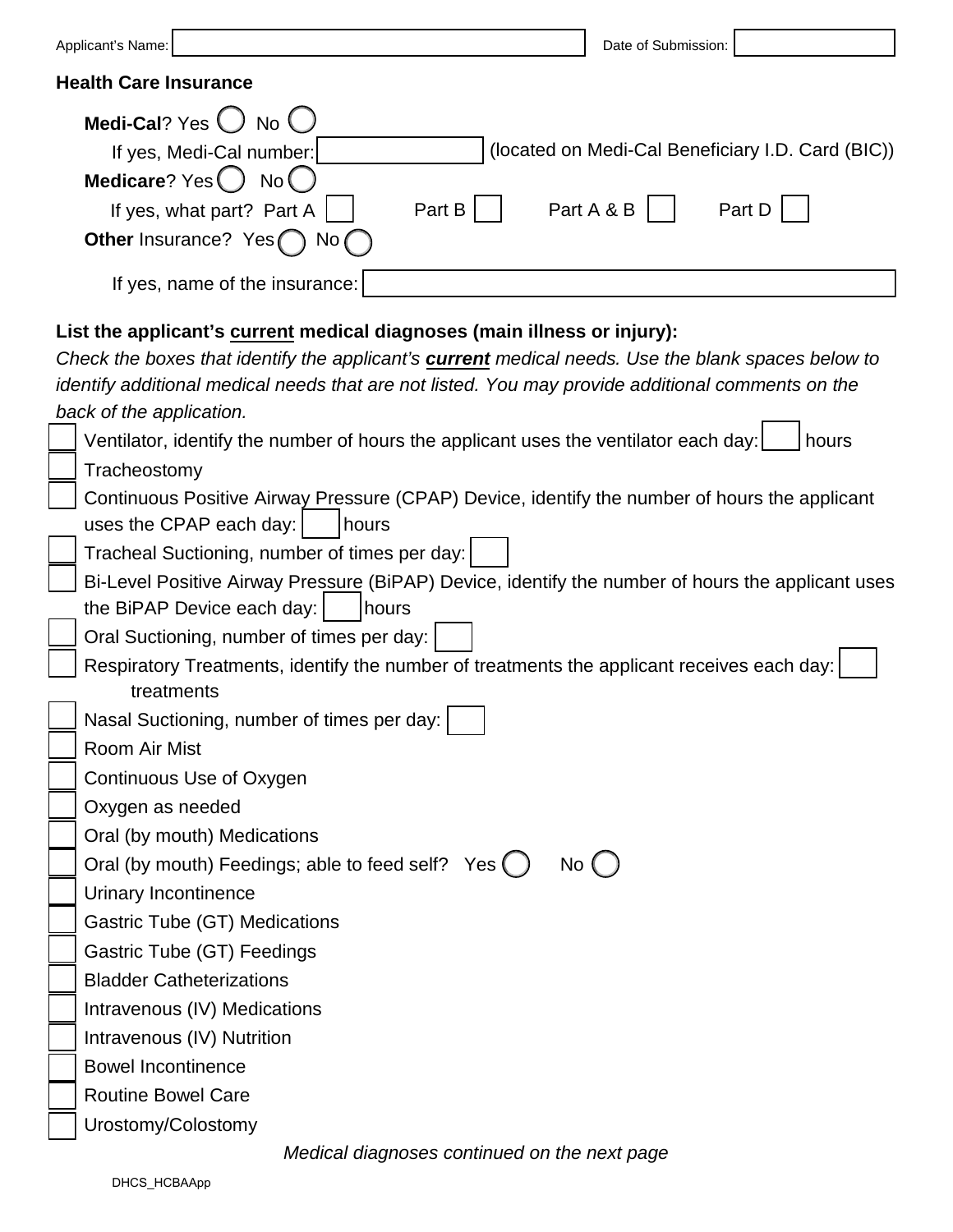| Applicant's Name: |                                                                                                                                                                                                                                                    | Date of Submission: |  |  |  |
|-------------------|----------------------------------------------------------------------------------------------------------------------------------------------------------------------------------------------------------------------------------------------------|---------------------|--|--|--|
|                   | <b>Chronic Pain Treatment</b>                                                                                                                                                                                                                      |                     |  |  |  |
|                   | Pressure Sores/Open Wounds                                                                                                                                                                                                                         |                     |  |  |  |
|                   | Skin or Wound Treatments, number of sores/open wounds:                                                                                                                                                                                             |                     |  |  |  |
|                   | Location of wounds:                                                                                                                                                                                                                                |                     |  |  |  |
| Contractures      |                                                                                                                                                                                                                                                    |                     |  |  |  |
|                   | Location of contractures:                                                                                                                                                                                                                          |                     |  |  |  |
|                   | Some ability to move arms or legs, but needs some help with care needs. Briefly explain on back.                                                                                                                                                   |                     |  |  |  |
|                   | No movement of arms or legs, and needs total help with care needs. Briefly explain on back.                                                                                                                                                        |                     |  |  |  |
|                   | Special equipment needs (e.g. wheelchair, lift system, ramp, etc.). Briefly explain on back.                                                                                                                                                       |                     |  |  |  |
| Other             |                                                                                                                                                                                                                                                    |                     |  |  |  |
| Other             |                                                                                                                                                                                                                                                    |                     |  |  |  |
| Other             |                                                                                                                                                                                                                                                    |                     |  |  |  |
|                   | Is this application being submitted for the applicant? Yes<br>1. Who has the legal authority to make the applicant's health care decisions?                                                                                                        | No()                |  |  |  |
|                   | Applicant<br>Other; if other, provide the following information:                                                                                                                                                                                   |                     |  |  |  |
|                   | Name:                                                                                                                                                                                                                                              |                     |  |  |  |
|                   | Relationship:                                                                                                                                                                                                                                      |                     |  |  |  |
|                   | Telephone Number:                                                                                                                                                                                                                                  |                     |  |  |  |
| 2.                | If this application was submitted by someone other than the applicant or the legal<br>representative, was the applicant or the legal representative notified that this application was<br>submitted to enroll in the HCBA Waiver?<br>Yes (<br>No ( |                     |  |  |  |
|                   | If yes, provide the name and title of person completing the application:                                                                                                                                                                           |                     |  |  |  |
|                   | Name:                                                                                                                                                                                                                                              |                     |  |  |  |
|                   | Title:                                                                                                                                                                                                                                             |                     |  |  |  |
|                   | Telephone Number:                                                                                                                                                                                                                                  |                     |  |  |  |

## **Identify all of your current service providers:**

| Home Health Agency (HHA), provide the following information: |                                                                                                                                      |  |  |  |  |
|--------------------------------------------------------------|--------------------------------------------------------------------------------------------------------------------------------------|--|--|--|--|
| HHA Name:                                                    |                                                                                                                                      |  |  |  |  |
| Number of hours of home health services received each week:  |                                                                                                                                      |  |  |  |  |
| Type of services received:                                   | <b>Attendant Care</b><br>Certified Home Health Aide (CHHA)<br>Nursing Services, provided by an: RN  <br>, and/or LVN $\vert$ $\vert$ |  |  |  |  |